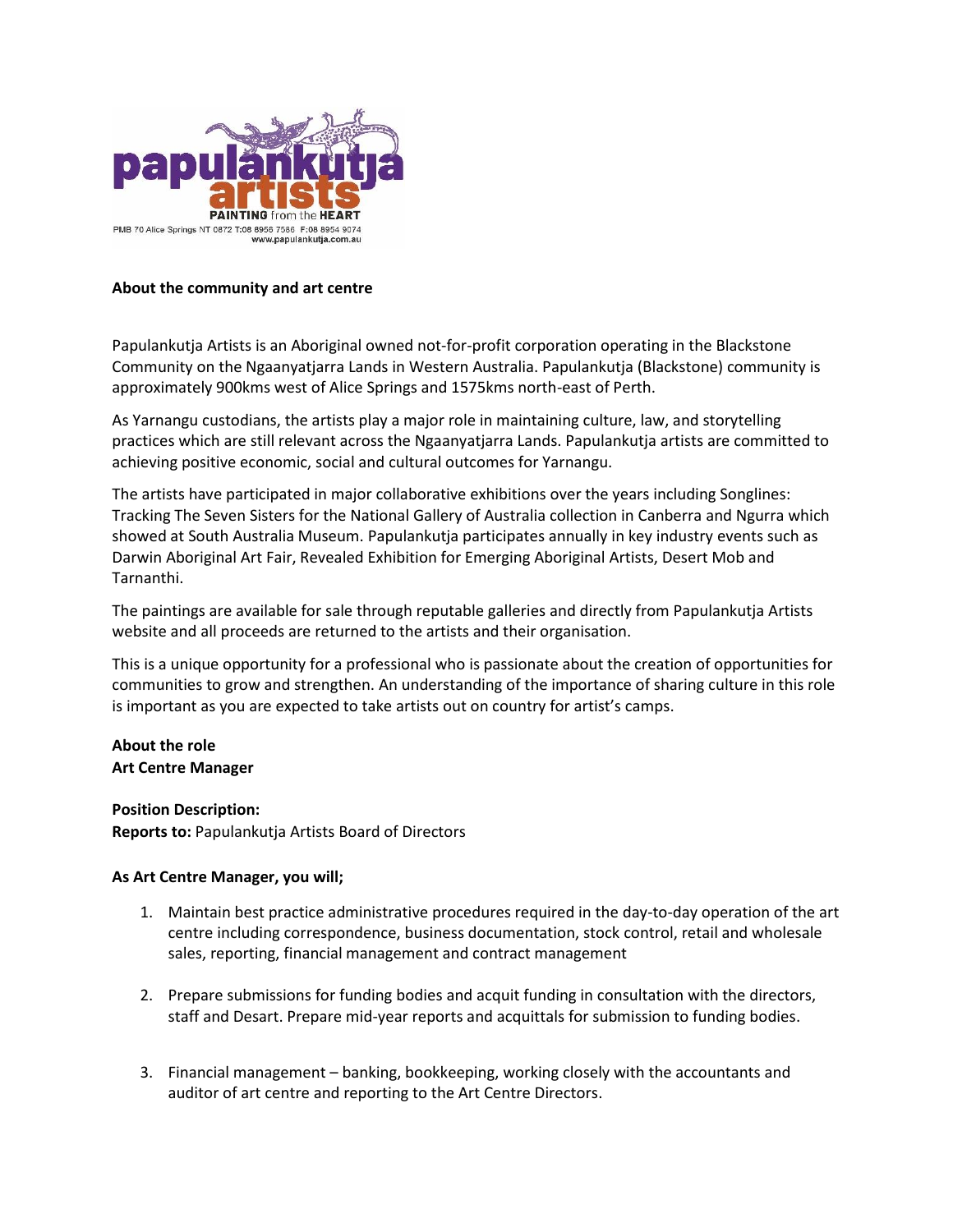- 4. Maintain equipment, vehicle, buildings and facilities ensuring that they are in line with OH&S standards.
- 5. Manage staff; Studio Coordinator and Aboriginal Art Workers.
- 6. Encourage and support Aboriginal employment, through training and mentoring.
- 7. Market and promote the art centre locally, nationally and internationally through appropriate exhibitions, projects, prizes and advocacy activities.
- 8. Administer artists' copyright and intellectual property including license agreements.
- 9. Adhere to the projects and programs of the art centre as outlined in the organisation's business and strategic plan and in accordance with applicable funding requirements and guidelines.
- 10. Recognise and respect existing traditional law and leadership frameworks as they impact on the governance of the art centre.
- 11. Maintain a cooperative, flexible and harmonious relationship with members, the community, its Council and other local organisations, as well as with external organisations and stakeholders.
- 12. Blackstone Festival: assist staff and fellow service providers with coordinating activities and participants dependent upon COVID-19 regulations.

## **Salary Package**

#### **1. Remuneration**

- $\Box$  The salary range is between \$70k-75k (dependent on experience) plus superannuation as per current legislation
- $\Box$  Salary sacrifice packaging is available (capped)
- $\Box$  12 month contract (renewable dependent on funds being secured)

## **2. Hours of work**

37.5 hours per week. Usual hours will be Monday – Friday, 9am - 5pm.

## **3. Travel**

Relocation costs are available for this position.

## **4. Accommodation**

Accommodation and utility bills will be discussed with you at the interview.

#### **5. Annual Leave**

6 weeks annual leave (based on completion of ordinary hours)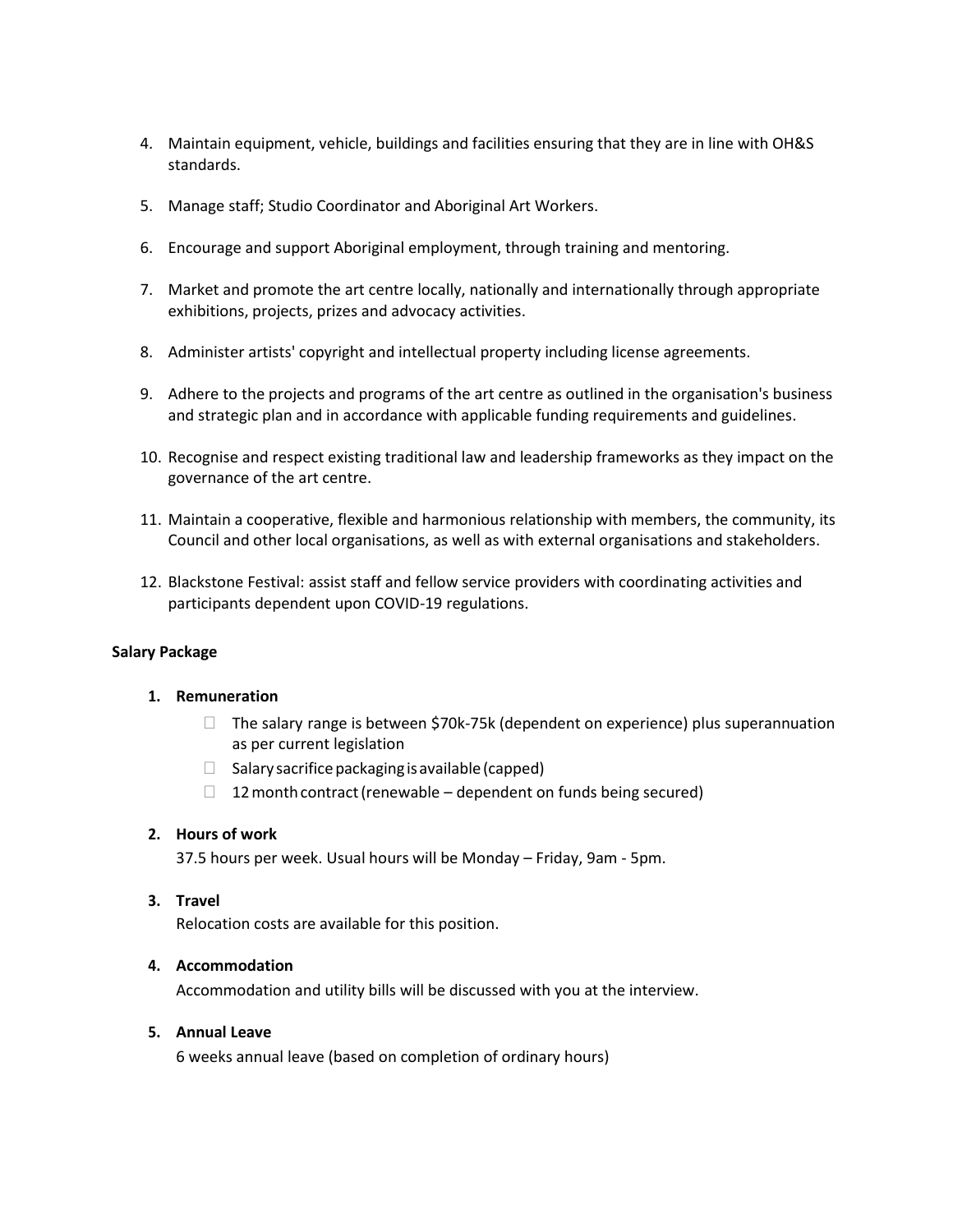## **6. Time off in Lieu**

Where approved by the Board of Directors, youmay take time offin lieu (TOIL), up to amaximum of 10 days.

# **7. Conditions**

Staff employed by the art centre are expected to abide by the relevant sections of the Indigenous Australian Art Commercial Code of Conduct.

By-laws apply to all residents and visitors to Papulankutja (Blackstone) and any breach of bylaws regarding the use of alcohol or other substances is likely to lead to summary dismissal.

**Selection Criteria**– Please respond directly to each of the selection criteria (2 pages maximum);

## **SELECTION CRITERIA**

Essential

1. Tertiary qualifications in business, community development or arts management or similar relevant qualification and/or extensive demonstrated relevant professional experience.

2. Experience working with and supporting artists to create high quality art and artist management across a multi-faceted artistic and cultural program.

3. Demonstrated management skills including successful strategic, business, governance and cultural aspects of working for an Aboriginal Corporation.

4. Demonstrated experience in the ability to secure funding, meet accounting standards and manage and maintain assets.

5. Knowledge of contemporary Aboriginal and broader visual arts industry; prizes, art markets, and exhibition opportunities for emerging and established artist career development.

6. High level experience in arts marketing, digital and online sales.

7. High level communication, stakeholder and time management skills.

8. Experience in staff mentoring and training and employment and skills development programs.

9. Demonstrated ability in successful stress management, engaging positive coping and self-care strategies

10. A current driver's licence and experience or ability to drive a manual 4WD

## **Desirable Criteria**

1. Ability to take high quality photographs with a digital SLR camera.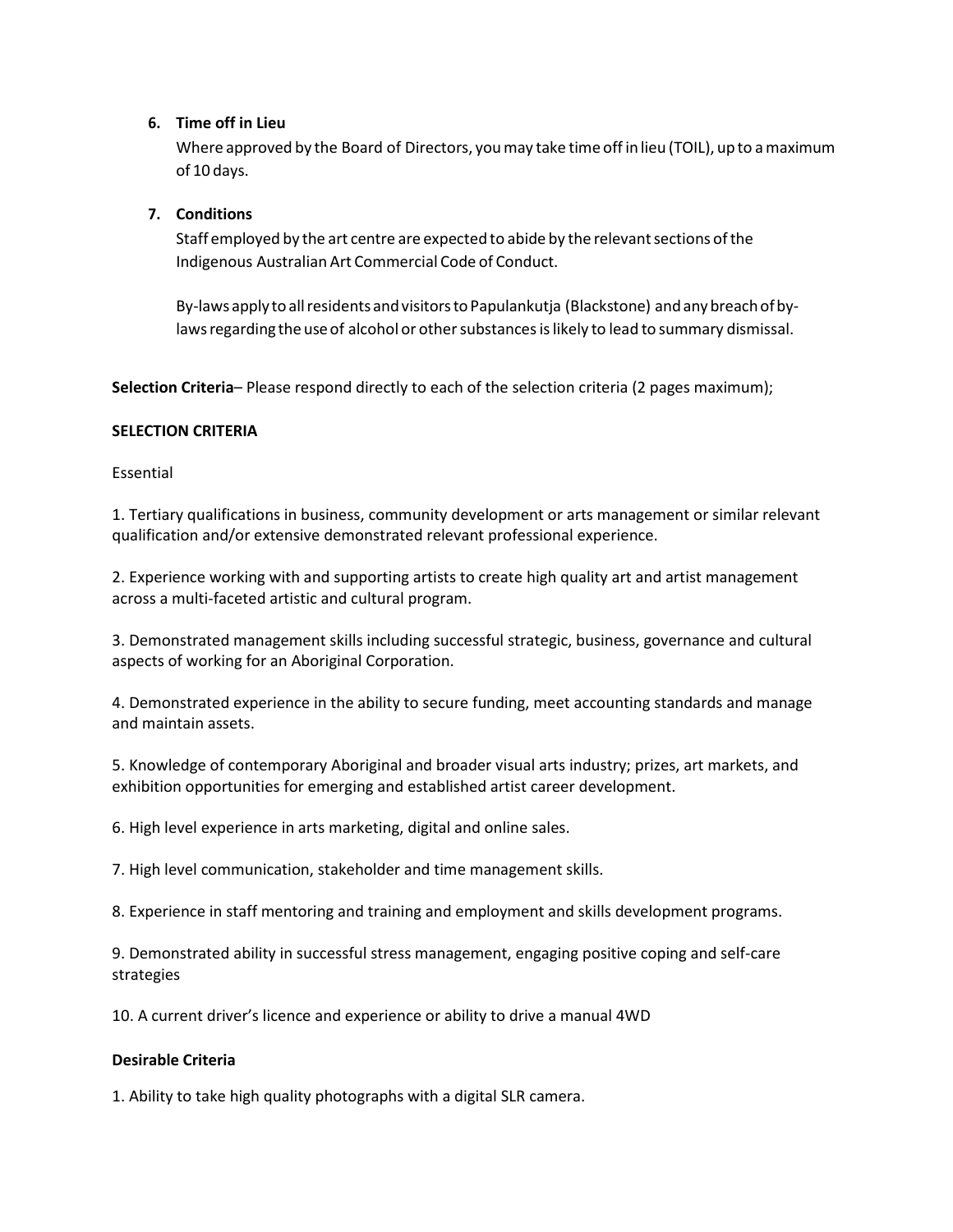- 2. Adobe Creative Suite skills will be highly regarded especially InDesign and Photoshop.
- 3. Previous experience living in a remote context.

Applicants that do not address each of the selection criteria will not be considered for an interview.

#### **Submit your application**

Applications must reach the Desart office by 5pm Central Standard Time Friday 10<sup>th</sup> June 2022. The acceptance of late applications will be at the discretion of the Chief Executive Officer of Desart.

Desart is the not-for-profit peak industry body for 36 Central Australian Aboriginal Art & Craft Centres and the Papulankutja Artists Board of Directors has engaged Desart to assist them in the recruitment of their new Art Centre Manager and Studio Coordinator.

For more information regarding this position or the recruitment process please contact Angie Stahl, General Manager on 89534736 or 0438490974. generalmanager@desart.com.au

#### **Email**

Subject: Confidential - Attention: Art Centre Manager, Papulankutja [generalmanager@desart.com.au](mailto:generalmanager@desart.com.au)

#### **Mail**

Attention: General Manager Desart Inc PO Box 9219, Alice Springs, NT 0871

#### **Preparing your application**

Selection of candidates involves a written application, an interview and reference checks. The successful applicant will also need to apply for a national (Federal) police clearance certificate. Your application should comprise of the following documents and information;

- **Covering Letter** A summary of your background and suitability for the position should be addressed in the covering letter (1 page maximum using a letter template)
- **Resume –** (2 pages maximum including referees)
	- o A summary of your employment history starting with the most recent. Please include dates, name of employer, position title and a brief description of your role
	- $\circ$  Any training courses you have done in the last two to three years including first aid
	- $\circ$  Any activities outside of work which are relevant to the position you are applying for and;